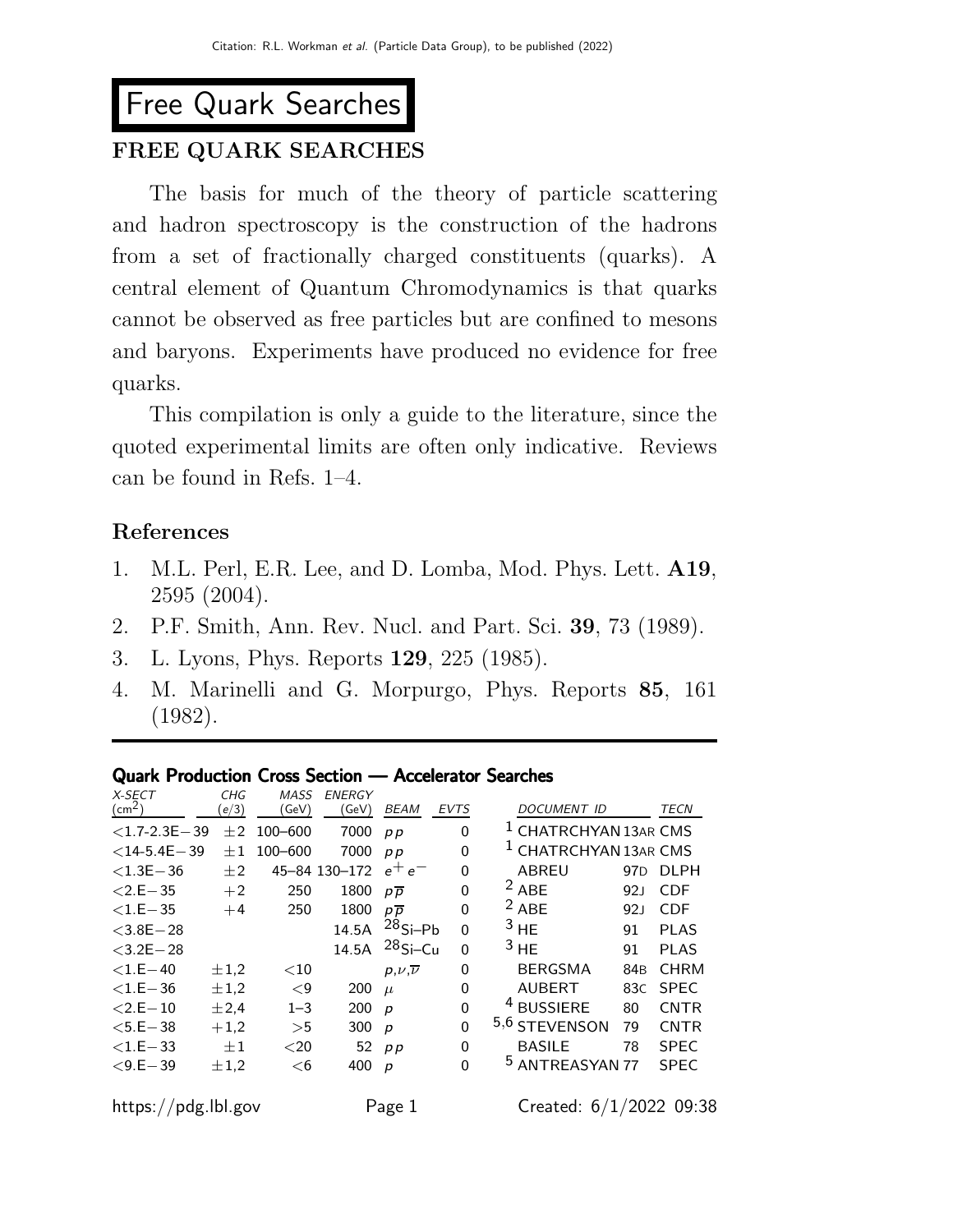| $< 8.E - 35$   | $+1,2$    | $<$ 20      |        | 52 $pp$          | 0 | <b>FABJAN</b>        | 75              | <b>CNTR</b> |
|----------------|-----------|-------------|--------|------------------|---|----------------------|-----------------|-------------|
| $<$ 5.E $-$ 38 | $-1,2$    | $4 - 9$     | 200    | $\boldsymbol{p}$ | 0 | NASH                 | 74              | <b>CNTR</b> |
| $< 1.E - 32$   | $+2,4$    | $4 - 24$    | 52     | p p              | 0 | <b>ALPER</b>         | 73              | <b>SPEC</b> |
| $<$ 5.E $-$ 31 | $+1,2,4$  | $<$ 12      | 300    | $\boldsymbol{p}$ | 0 | <b>LEIPUNER</b>      | 73              | <b>CNTR</b> |
| $< 6.E - 34$   | $\pm 1.2$ | $<$ 13      |        | 52 $pp$          | 0 | <b>BOTT</b>          | 72              | <b>CNTR</b> |
| $< 1.E - 36$   | $-4$      | 4           | 70     | $\boldsymbol{p}$ | 0 | <b>ANTIPOV</b>       | 71              | <b>CNTR</b> |
| $< 1.E - 35$   | $\pm 1,2$ | 2           | 28 $p$ |                  | 0 | <sup>8</sup> ALLABY  | 69 <sub>B</sub> | <b>CNTR</b> |
| $<$ 4.E $-$ 37 | $-2$      | $<$ 5       | 70     | $\boldsymbol{p}$ | 0 | <sup>4</sup> ANTIPOV | 69              | <b>CNTR</b> |
| $<$ 3.E $-$ 37 | $-1,2$    | $2 - 5$     | 70     | p                | 0 | 8<br><b>ANTIPOV</b>  | 69 <sub>B</sub> | <b>CNTR</b> |
| $< 1.E - 35$   | $+1,2$    | ${<}7$      | 30 p   |                  | 0 | <b>DORFAN</b>        | 65              | <b>CNTR</b> |
| $< 2.E - 35$   | $-2$      | $< 2.5 - 5$ | 30     | $\boldsymbol{p}$ | 0 | <b>FRANZINI</b>      | 65 <sub>B</sub> | <b>CNTR</b> |
| $< 5.E - 35$   | $+1,2$    | ${<}2.2$    | 21     | $\boldsymbol{p}$ | 0 | <b>BINGHAM</b>       | 64              | <b>HLBC</b> |
| $<$ 1.E $-32$  | $+1,2$    | $<$ 4.0     | 28     | $\boldsymbol{p}$ | 0 | <b>BLUM</b>          | 64              | <b>HBC</b>  |
| $< 1.E - 35$   | $+1,2$    | < 2.5       | 31     | $\boldsymbol{p}$ | 0 | <b>HAGOPIAN</b>      | 64              | <b>HBC</b>  |
| $<$ 1.E $-$ 34 | $+1$      | $\langle 2$ | 28     | $\boldsymbol{p}$ | 0 | <b>LEIPUNER</b>      | 64              | <b>CNTR</b> |
| $<$ 1.E $-$ 33 | $+1,2$    | ${<}2.4$    | 24     | $\boldsymbol{p}$ | 0 | <b>MORRISON</b>      | 64              | <b>HBC</b>  |
|                |           |             |        |                  |   |                      |                 |             |

 $1$  CHATRCHYAN 13AR limits assume pair-produced long-lived spin-1/2 particles neutral under  $SU(3)_C$  and  $SU(2)_L$ .

 $^{2}_{2}$  ABE 92J flux limits decrease as the mass increases from 50 to 500 GeV.

 $3$  HE 91 limits are for charges of the form  $N \pm 1/3$  from 23/3 to 38/3.

4 Hadronic or leptonic quarks.

 $^5$  Cross section cm $^2$ /GeV $^2$ .

 $\frac{6}{5}$ 3 × 10 $^{-5}$  <lifetime < 1 × 10 $^{-3}$  s.

7 Includes BOTT 72 results.

8 Assumes isotropic cm production.

<sup>9</sup> Cross section inferred from flux.

### Quark Differential Production Cross Section — Accelerator Searches

| X-SECT                                                               | CHG         | MASS        | ENERGY      |             |             |                    |                 |             |
|----------------------------------------------------------------------|-------------|-------------|-------------|-------------|-------------|--------------------|-----------------|-------------|
| $\rm (cm^2 sr^{-1}GeV^{-1}$                                          | e/3         | (GeV)       | 'GeV)       | <i>BEAM</i> | <b>EVTS</b> | <b>DOCUMENT ID</b> |                 | TECN        |
| $<$ 4.E $-$ 36                                                       | $-2.4$      | $1.5 - 6$   | 70 p        |             | $\Omega$    | <b>BALDIN</b>      | 76              | <b>CNTR</b> |
| $< 2.E - 33$                                                         | ±4          | $5 - 20$    |             | 52 $pp$     | 0           | <b>ALBROW</b>      | 75              | <b>SPEC</b> |
| $<$ 5.E $-$ 34                                                       | $\langle 7$ | $7 - 15$    |             | 44 pp       | 0           | JOVANOV            | 75              | <b>CNTR</b> |
| $<$ 5.E $-$ 35                                                       |             |             | 20 $\gamma$ |             | $\Omega$    | <sup>1</sup> GALIK | 74              | <b>CNTR</b> |
| $< 9.E - 35$                                                         | $-1,2$      |             | 200 $p$     |             | 0           | NASH               | 74              | <b>CNTR</b> |
| $<$ 4.E $-$ 36                                                       | $-4$        | $2.3 - 2.7$ | 70 p        |             | 0           | <b>ANTIPOV</b>     | 71              | <b>CNTR</b> |
| $<$ 3.E $-$ 35                                                       | $\pm 1.2$   | ${<}2.7$    | 27 $p$      |             | 0           | ALLABY             | 69 <sub>B</sub> | <b>CNTR</b> |
| $< 7.E - 38$                                                         | $-1,2$      | ${<}2.5$    | 70 p        |             | 0           | <b>ANTIPOV</b>     | 69 <sub>B</sub> | <b>CNTR</b> |
| <sup>1</sup> Cross section in cm <sup>2</sup> /sr/equivalent quanta. |             |             |             |             |             |                    |                 |             |

#### Quark Flux — Accelerator Searches

The definition of FLUX depends on the experiment

- (a) is the ratio of measured free quarks to predicted free quarks if there is no "confinement."
- (b) is the probability of fractional charge on nuclear fragments. Energy is in GeV/nucleon.
- (c) is the 90%CL upper limit on fractionally-charged particles produced per interaction.
- (d) is quarks per collision.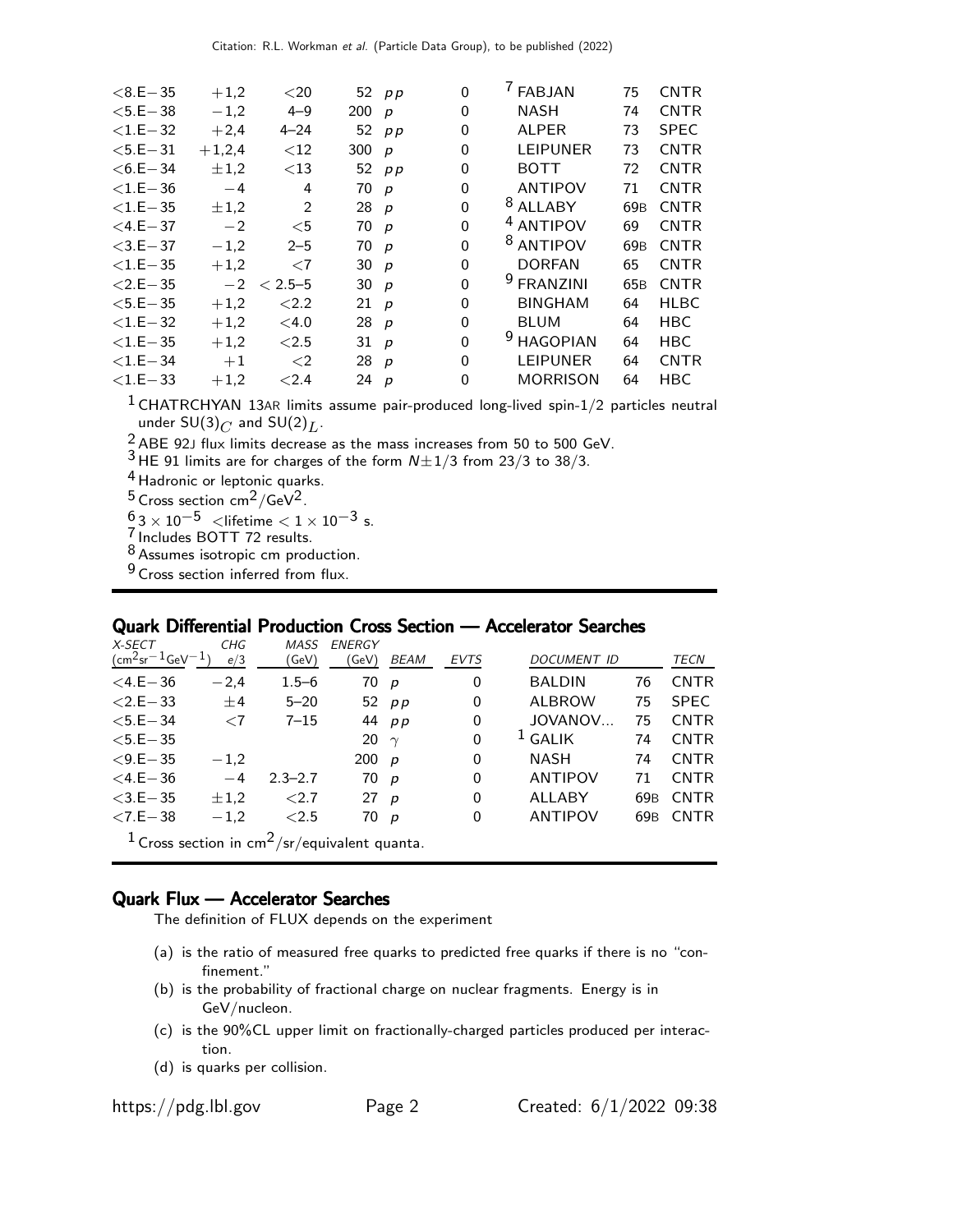- (e) is inclusive quark-production cross-section ratio to  $\sigma(e^+e^-\rightarrow \mu^+\mu^-)$ .
- (f) is quark flux per charged particle.
- (g) is the flux per  $\nu$ -event.
- (h) is quark yield per  $\pi^-$  yield.
- (i) is 2-body exclusive quark-production cross-section ratio to  $\sigma(e^+e^-\rightarrow$  $\mu^+ \mu^-$ ).

| $32S-Pb$<br><sup>1</sup> HUENTRUP<br>200<br><b>PLAS</b><br>96<br>$< 1.6E - 3$<br>0<br>b<br>see note<br>$32S-Pb$<br>$1$ HUENTRUP<br>10.6<br><b>PLAS</b><br>$< 6.2E - 4$<br>96<br>$\mathbf b$<br>0<br>see note<br>$e^+e^-$<br>$<$ 0.94E $-$ 4 e<br>OPAL<br>$\pm 2$<br>2-30 88-94<br>$\mathbf 0$<br><b>AKERS</b><br>95 <sub>R</sub><br>$e^+e^-$<br>$<$ 1.7E $-4$<br>30-40 88-94<br>±2<br><b>AKERS</b><br>OPAL<br>0<br>95 <sub>R</sub><br>e<br>$e^+e^-$<br>5-30 88-94<br>$<$ 3.6E $-4$<br>±4<br><b>AKERS</b><br>OPAL<br>0<br>95 <sub>R</sub><br>e |  |
|-----------------------------------------------------------------------------------------------------------------------------------------------------------------------------------------------------------------------------------------------------------------------------------------------------------------------------------------------------------------------------------------------------------------------------------------------------------------------------------------------------------------------------------------------|--|
|                                                                                                                                                                                                                                                                                                                                                                                                                                                                                                                                               |  |
|                                                                                                                                                                                                                                                                                                                                                                                                                                                                                                                                               |  |
|                                                                                                                                                                                                                                                                                                                                                                                                                                                                                                                                               |  |
|                                                                                                                                                                                                                                                                                                                                                                                                                                                                                                                                               |  |
|                                                                                                                                                                                                                                                                                                                                                                                                                                                                                                                                               |  |
| $e^+e^-$<br>30-45 88-94<br><b>AKERS</b><br>OPAL<br>$< 1.9E - 4$<br>±4<br>95 <sub>R</sub><br>0<br>e                                                                                                                                                                                                                                                                                                                                                                                                                                            |  |
| <sup>2</sup> BUSKULIC<br>$e^+e^-$<br>5-40 88-94<br>93 <sub>C</sub><br><b>ALEP</b><br>$< 2.E - 3$<br>$+1$<br>0<br>e                                                                                                                                                                                                                                                                                                                                                                                                                            |  |
| <sup>2</sup> BUSKULIC<br>$e^+e^-$<br>5-30 88-94<br>93 <sub>C</sub><br><b>ALEP</b><br>$<$ 6.E $-$ 4<br>$+2$<br>0<br>e                                                                                                                                                                                                                                                                                                                                                                                                                          |  |
| <sup>2</sup> BUSKULIC<br>$e^+e^-$<br>15-40 88-94<br><b>ALEP</b><br>$< 1.2E - 3$<br>93 <sub>C</sub><br>$+4$<br>0<br>e                                                                                                                                                                                                                                                                                                                                                                                                                          |  |
| $e^+e^-$<br>$5.0 - 10.2$ 88-94<br>i.<br><b>BUSKULIC</b><br>$<$ 3.6E $-4$<br>93 <sub>C</sub><br><b>ALEP</b><br>0<br>$+4$                                                                                                                                                                                                                                                                                                                                                                                                                       |  |
| $e^+e^-$<br>16.5-26.0 88-94<br>$<$ 3.6E $-4$<br><b>BUSKULIC</b><br><b>ALEP</b><br>i<br>93 <sub>C</sub><br>$+4$<br>0                                                                                                                                                                                                                                                                                                                                                                                                                           |  |
| $e^+e^-$<br>26.0-33.3 88-94<br><b>BUSKULIC</b><br><b>ALEP</b><br>$<$ 6.9E $-$ 4<br>i<br>93 <sub>C</sub><br>$+4$<br>0                                                                                                                                                                                                                                                                                                                                                                                                                          |  |
| 33.3-38.6 88-94<br>$e^+e^-$<br><b>BUSKULIC</b><br><b>ALEP</b><br>$< 9.1E - 4$<br>93 <sub>C</sub><br>i<br>$+4$<br>0                                                                                                                                                                                                                                                                                                                                                                                                                            |  |
| $e^+e^-$<br>38.6-44.9 88-94<br><b>BUSKULIC</b><br><b>ALEP</b><br>$< 1.1E - 3$<br>i<br>93 <sub>C</sub><br>$+4$<br>0                                                                                                                                                                                                                                                                                                                                                                                                                            |  |
| <sup>3</sup> CECCHINI<br>$< 1.6E - 4$<br>93<br><b>PLAS</b><br>$\mathbf 0$<br>b<br>see note<br>see note                                                                                                                                                                                                                                                                                                                                                                                                                                        |  |
| 16 <sub>O</sub><br><sup>4</sup> GHOSH<br><b>EMUL</b><br>2.1A<br>92<br>4, 5, 7, 8<br>0, 2, 0, 6<br>b                                                                                                                                                                                                                                                                                                                                                                                                                                           |  |
| <sup>5</sup> BASILE<br>$<$ 6.4E $-$ 5<br>91<br><b>CNTR</b><br>$\mathbf{1}$<br>$\nu, \overline{\nu}$<br>$\mathbf{1}$<br>g                                                                                                                                                                                                                                                                                                                                                                                                                      |  |
| <sup>5</sup> BASILE<br>$<$ 3.7E $-5$<br>$\overline{2}$<br>91<br><b>CNTR</b><br>0<br>$\nu, \overline{\nu}$<br>g                                                                                                                                                                                                                                                                                                                                                                                                                                |  |
| <sup>6</sup> BASILE<br><b>CNTR</b><br>$<$ 3.9E $-5$<br>$\mathbf{1}$<br>91<br>$\mathbf{1}$<br>$\nu, \overline{\nu}$<br>g                                                                                                                                                                                                                                                                                                                                                                                                                       |  |
| $6$ BASILE<br><b>CNTR</b><br>$< 2.8E - 5$<br>$\overline{c}$<br>0<br>91<br>$\nu, \overline{\nu}$<br>g                                                                                                                                                                                                                                                                                                                                                                                                                                          |  |
| $28Si-Pb$<br>$7$ HE<br>$< 1.9E - 4$<br>14.5A<br><b>PLAS</b><br>$\mathbf 0$<br>91<br>$\mathsf{C}$                                                                                                                                                                                                                                                                                                                                                                                                                                              |  |
| $28Si-Cu$<br>$7$ HE<br>14.5A<br>$<$ 3.9E $-4$<br>91<br><b>PLAS</b><br>0<br>$\mathsf{C}$                                                                                                                                                                                                                                                                                                                                                                                                                                                       |  |
| $16_{O-Ar}$<br>14.5A<br><b>MDRP</b><br>$<$ 1.E $-9$<br>0<br><b>MATIS</b><br>91<br>±1,2,4<br>$\mathsf{C}$                                                                                                                                                                                                                                                                                                                                                                                                                                      |  |
| $16_{O-Hg}$<br>14.5A<br>$< 5.1E - 10c$<br>±1,2,4<br>$\mathbf 0$<br><b>MATIS</b><br><b>MDRP</b><br>91                                                                                                                                                                                                                                                                                                                                                                                                                                          |  |
| $Si-Hg$<br>$< 8.1E - 9$<br>±1,2,4<br><b>MATIS</b><br><b>MDRP</b><br>14.5A<br>0<br>91<br>$\mathsf{C}$                                                                                                                                                                                                                                                                                                                                                                                                                                          |  |
| $16_{O-Hg}$<br>60A<br>$<$ 1.7E $-6$<br>±1,2,4<br><b>MATIS</b><br><b>MDRP</b><br>0<br>91<br>$\mathsf{C}$                                                                                                                                                                                                                                                                                                                                                                                                                                       |  |
| $16_{O-Hg}$<br>$< 3.5E - 7$<br>±1,2,4<br>200A<br><b>MATIS</b><br>91<br><b>MDRP</b><br>0<br>$\mathsf c$                                                                                                                                                                                                                                                                                                                                                                                                                                        |  |
| $< 1.3E - 6$<br>200A<br>$S-Hg$<br><b>MATIS</b><br><b>MDRP</b><br>±1,2,4<br>91<br>0<br>c                                                                                                                                                                                                                                                                                                                                                                                                                                                       |  |
| $e^+e^-$<br>$52 - 60$<br><b>TOPZ</b><br>$<$ 5E $-2$<br><b>ADACHI</b><br>90 <sub>C</sub><br>2<br>$19 - 27$<br>0<br>e                                                                                                                                                                                                                                                                                                                                                                                                                           |  |
| $e^+e^-$<br><b>ADACHI</b><br><b>TOPZ</b><br>$<$ 5E $-2$<br>$<$ 24 52-60<br>90 <sub>C</sub><br>4<br>0<br>e                                                                                                                                                                                                                                                                                                                                                                                                                                     |  |
| $e^+e^-$<br>$< 1.E-4$<br>< 3.5<br>10<br><b>BOWCOCK</b><br>89 <sub>B</sub><br><b>CLEO</b><br>$+2$<br>0<br>e                                                                                                                                                                                                                                                                                                                                                                                                                                    |  |
| $16_{O-Hg}$<br>60<br>CALLOWAY<br>$<$ 1.E $-6$<br>$\mathsf{d}$<br>$\pm 1,2$<br>89<br><b>MDRP</b><br>0                                                                                                                                                                                                                                                                                                                                                                                                                                          |  |
| $^{16}$ O–Hg<br>200<br>CALLOWAY<br>$<$ 3.5E $-7$<br>$\pm 1,2$<br>$\mathbf 0$<br>89<br><b>MDRP</b><br>d                                                                                                                                                                                                                                                                                                                                                                                                                                        |  |
| $<$ 1.3E $-6$ d<br>CALLOWAY<br>$\pm 1,2$<br>89<br><b>MDRP</b><br>200 S-Hg<br>0                                                                                                                                                                                                                                                                                                                                                                                                                                                                |  |
| $<$ 1.2E $-$ 10 d<br>$\pm 1$<br><b>MATIS</b><br>89<br><b>MDRP</b><br>800 p-Hg<br>1<br>0                                                                                                                                                                                                                                                                                                                                                                                                                                                       |  |
| $<$ 1.1E $-$ 10 d<br>$\pm 2$<br>800 p-Hg<br><b>MATIS</b><br>89<br><b>MDRP</b><br>1<br>0                                                                                                                                                                                                                                                                                                                                                                                                                                                       |  |
| $<$ 1.2E $-$ 10 d<br>$\pm 1$<br>$\mathbf{1}$<br>800<br><b>MATIS</b><br>89<br>MDRP<br>$p-N_2$<br>0<br>$<$ 7.7E $-11$ d<br><b>MATIS</b><br>89<br><b>MDRP</b><br>1                                                                                                                                                                                                                                                                                                                                                                               |  |
| 800<br>$p-N_2$<br>$\pm 2$<br>0<br>$<$ 6.E $-$ 9<br>12 p<br>$-5$<br>NAKAMURA<br>89<br><b>SPEC</b><br>h<br>$0.9 - 2.3$<br>0                                                                                                                                                                                                                                                                                                                                                                                                                     |  |
| $<$ 5.E $-$ 5<br><b>ALLASIA</b><br>1,2<br>< 0.5<br>$\nu, \overline{\nu}$ d<br>0<br>88<br><b>BEBC</b><br>$\mathsf g$                                                                                                                                                                                                                                                                                                                                                                                                                           |  |
| $16_{O-Pb}$<br><sup>8</sup> HOFFMANN<br>14.5<br>$<$ 3.E $-4$<br>$\boldsymbol{0}$<br>88<br><b>PLAS</b><br>b<br>See note                                                                                                                                                                                                                                                                                                                                                                                                                        |  |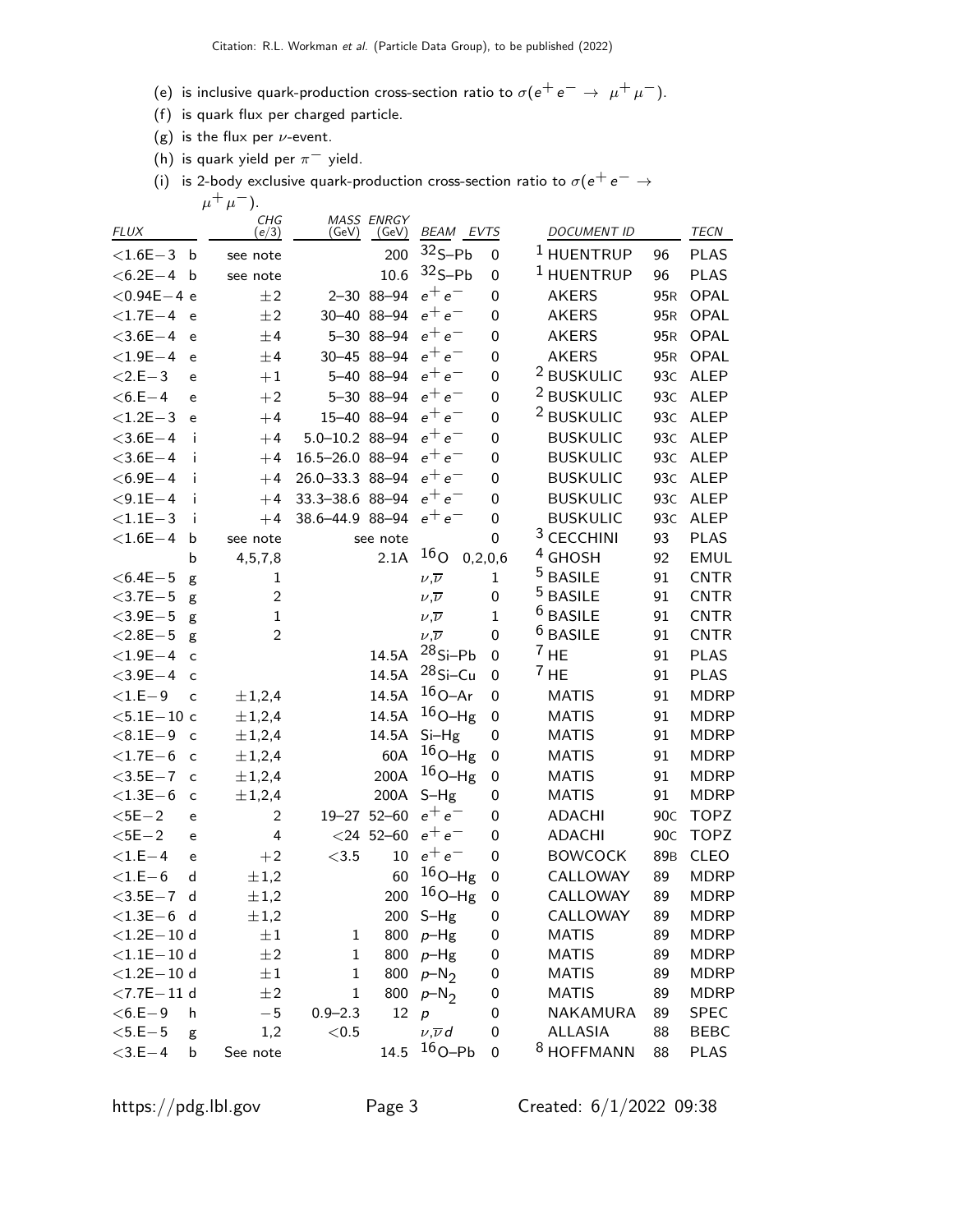| $< 2.E - 4$    | b            | See note            |              | 200            | $16_{O-Pb}$      | $\mathbf 0$      | 9<br><b>HOFFMANN</b> | 88              | <b>PLAS</b>      |
|----------------|--------------|---------------------|--------------|----------------|------------------|------------------|----------------------|-----------------|------------------|
| $<$ 8E $-5$    |              | b 19,20,22,23       |              | 200A           |                  |                  | <b>GERBIER</b>       | 87              | <b>PLAS</b>      |
| $< 2.E - 4$    | a            | $\pm 1,2$           | $<$ 300      | 320            | $\overline{p} p$ | 0                | <b>LYONS</b>         | 87              | <b>MLEV</b>      |
| $<\!1.E\!-\!9$ | $\mathsf{C}$ | ± 1,2,4,5           |              | 14.5           | $16_{O-Hg}$      | $\mathbf 0$      | <b>SHAW</b>          | 87              | <b>MDRP</b>      |
| $<$ 3.E $-$ 3  | d            | $-1,2,3,4,6$        | $<$ 5        | $\overline{2}$ | Si-Si            | $\mathbf 0$      | 10 ABACHI            | 86 <sub>C</sub> | <b>CNTR</b>      |
| $<$ 1.E $-4$   | e            | ±1,2,4              | $\leq 4$     | 10             | $e^+e^-$         | 0                | <b>ALBRECHT</b>      | 85 <sub>G</sub> | ARG              |
| $<$ 6.E $-$ 5  | b            | $\pm 1,2$           | $\mathbf{1}$ | 540            | $p\overline{p}$  | $\mathbf 0$      | <b>BANNER</b>        | 85              | UA2              |
| $<$ 5.E $-$ 3  | e            | $-4$                | $1 - 8$      | 29             | $e^+e^-$         | 0                | <b>AIHARA</b>        | 84              | <b>TPC</b>       |
| $<$ 1.E $-$ 2  | e            | $\pm 1,2$           | $1 - 13$     | 29             | $e^+e^-$         | $\mathbf 0$      | <b>AIHARA</b>        | 84 <sub>B</sub> | <b>TPC</b>       |
| $< 2.E-4$      | $\mathbf b$  | $\pm 1$             |              | 72             | $^{40}Ar$        | $\Omega$         | $11$ BARWICK         | 84              | <b>CNTR</b>      |
| $<$ 1.E $-4$   | e            | ±2                  | < 0.4        | 1.4            | $e^+e^-$         | $\mathbf 0$      | <b>BONDAR</b>        | 84              | <b>OLYA</b>      |
| $<$ 5.E $-1$   | e            | $\pm 1,2$           | $<13\,$      | 29             | $e^+e^-$         | $\mathbf 0$      | <b>GURYN</b>         | 84              | <b>CNTR</b>      |
| $<$ 3.E $-$ 3  | b            | $\pm 1,2$           | $\leq$ 2     | 540            | $p\overline{p}$  | $\mathbf 0$      | <b>BANNER</b>        | 83              | <b>CNTR</b>      |
| $<$ 1.E $-4$   | b            | $\pm 1,2$           |              | 106            | 56 <sub>Fe</sub> | $\mathbf 0$      | <b>LINDGREN</b>      | 83              | <b>CNTR</b>      |
| $<$ 3.E $-$ 3  | b            | $\pm$ 0.1<br>$\geq$ |              | 74             | $^{40}Ar$        | $\overline{0}$   | $11$ PRICE           | 83              | <b>PLAS</b>      |
| $<$ 1.E $-$ 2  | e            | $\pm 1,2$           | $<$ 14       | 29             | $e^+e^-$         | $\mathbf 0$      | <b>MARINI</b>        | 82 <sub>B</sub> | <b>CNTR</b>      |
| $< 8.E - 2$    | e            | $\pm 1,2$           | $<$ 12       | 29             | $e^+e^-$         | $\mathbf 0$      | <b>ROSS</b>          | 82              | <b>CNTR</b>      |
| $<$ 3.E $-4$   | e            | $\pm 2$             | $1.8 - 2$    | $\overline{7}$ | $e^+e^-$         | $\mathbf 0$      | <b>WEISS</b>         | 81              | MRK <sub>2</sub> |
| $< 5.E - 2$    | e            | $+1,2,4,5$          | $2 - 12$     | 27             | $e^+e^-$         | $\mathbf 0$      | <b>BARTEL</b>        | 80              | <b>JADE</b>      |
| $< 2.E - 5$    | g            | 1,2                 |              |                | $\nu$            | $\mathbf 0$      | $5,6$ BASILE         | 80              | <b>CNTR</b>      |
| $<$ 3.E $-10$  | $\mathsf f$  | ±2,4                | $1 - 3$      | 200            | $\boldsymbol{p}$ | $\mathbf 0$      | $12$ BOZZOLI         | 79              | <b>CNTR</b>      |
| $<$ 6.E $-$ 11 | f            | $\pm 1$             | $<$ 21       | 52             | p p              | $\mathbf 0$      | <b>BASILE</b>        | 78              | <b>SPEC</b>      |
| $<$ 5.E $-3$   | g            |                     |              |                | $\nu_{\mu}$      | $\mathbf 0$      | <b>BASILE</b>        | <b>78B</b>      | <b>CNTR</b>      |
| $< 2.E - 9$    | $\mathsf{f}$ | $\pm 1$             | $<$ 26 $\,$  | 62             | p p              | $\boldsymbol{0}$ | <b>BASILE</b>        | 77              | <b>SPEC</b>      |
| $< 7.E - 10$   | f            | $+1,2$              | $<$ 20 $\,$  | 52             | $\boldsymbol{p}$ | $\mathbf 0$      | 13 FABJAN            | 75              | <b>CNTR</b>      |
|                |              | $+1,2$              | >4.5         |                | $\gamma$         | $\mathbf 0$      | $5,6$ GALIK          | 74              | <b>CNTR</b>      |
|                |              | $+1,2$              | >1.5         | 12             | $e^-$            | $\mathbf 0$      | $5,6$ BELLAMY        | 68              | <b>CNTR</b>      |
|                |              | $+1,2$              | > 0.9        |                | $\gamma$         | $\pmb{0}$        | <sup>6</sup> BATHOW  | 67              | <b>CNTR</b>      |
|                |              | $+1,2$              | > 0.9        | 6              | $\gamma$         | $\mathbf 0$      | $6$ FOSS             | 67              | <b>CNTR</b>      |

1 HUENTRUP 96 quote 95% CL limits for production of fragments with charge differing by as much as  $\pm 1/3$  (in units of e) for charge  $6 \le Z \le 10$ .

2 BUSKULIC 93<sup>C</sup> limits for inclusive quark production are more conservative if the ALEPH hadronic fragmentation function is assumed.

3 CECCHINI 93 limit at 90%CL for  $23/3 \le Z \le 40/3$ , for 16A GeV O, 14.5A Si, and 200A S incident on Cu target. Other limits are  $2.3 \times 10^{-4}$  for  $17/3 \le Z \le 20/3$  and  $1.2 \times 10^{-4}$  for 20/3  $\leq$  Z  $\leq$  23/3.

4 GHOSH 92 reports measurement of spallation fragment charge based on ionization in emulsion. Out of 650 measured tracks, 2 were consistent with charge 5e/3, and 4 with 7e/3.

5 Hadronic quark.

6 Leptonic quark.

<sup>7</sup> HE 91 limits are for charges of the form  $N \pm 1/3$  from 23/3 to 38/3, and correspond to cross-section limits of  $380\mu b$  (Pb) and  $320\mu b$  (Cu).

 $8$  The limits apply to projectile fragment charges of 17, 19, 20, 22, 23 in units of  $e/3$ .

 $9$  The limits apply to projectile fragment charges of 16, 17, 19, 20, 22, 23 in units of  $e/3$ . 10 Flux limits and mass range depend on charge.

11 Bound to nuclei.

 $12$  Quark lifetimes  $> 1 \times 10^{-8}$  s.

13 One candidate  $m < 0.17$  GeV.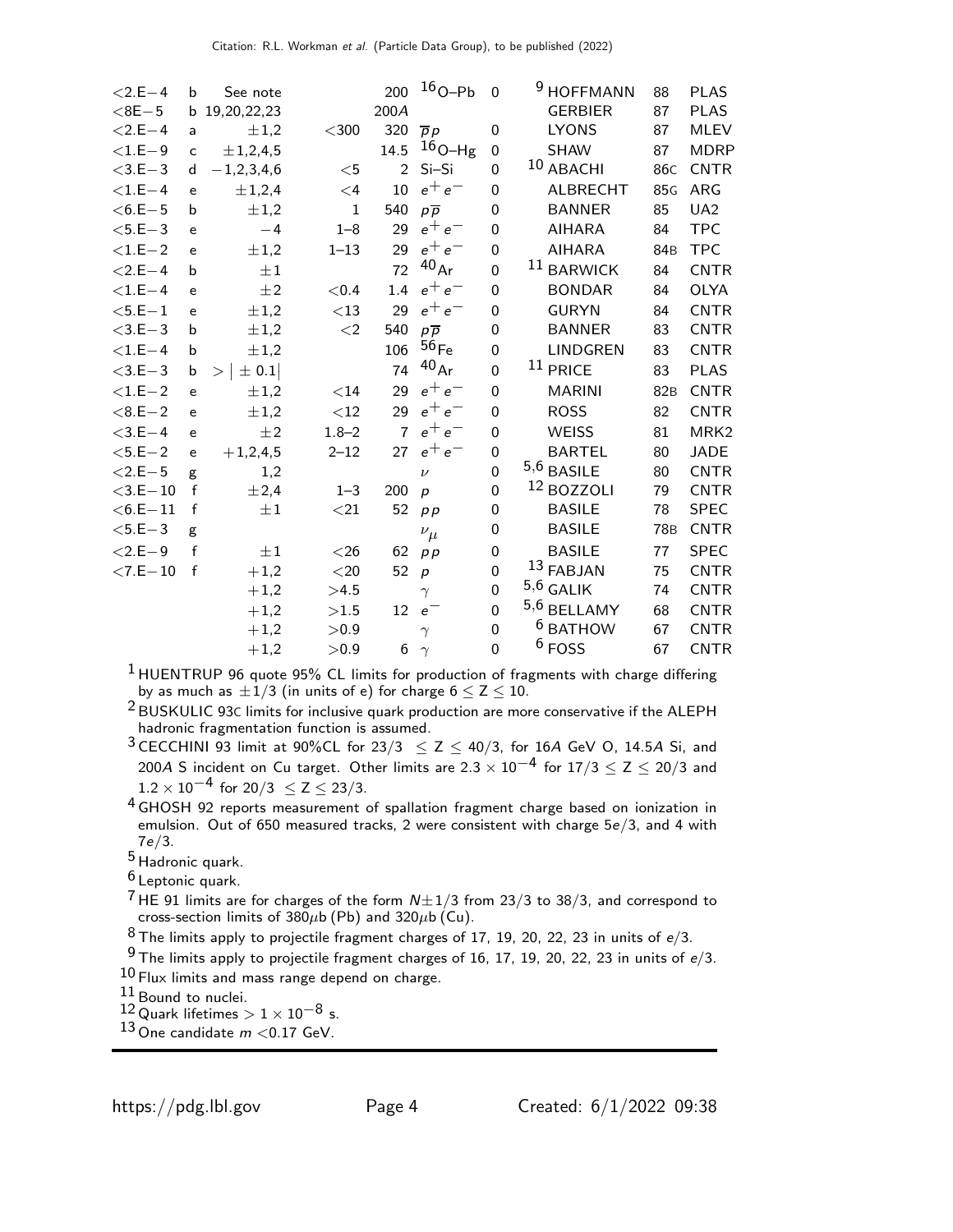## Quark Flux — Cosmic Ray Searches

Shielding values followed with an asterisk indicate altitude in km. Shielding values not followed with an asterisk indicate sea level in  $\text{kg/cm}^2$ .

| <b>FLUX</b><br>$\frac{1}{2}$ cm <sup>-2</sup> sr <sup>-1</sup> s <sup>-1</sup> ) | CHG              | MASS      | SHIELDING      | <b>DOCUMENT ID</b>         |                 | TECN        |
|----------------------------------------------------------------------------------|------------------|-----------|----------------|----------------------------|-----------------|-------------|
|                                                                                  | (e/3)            | (GeV)     |                |                            |                 |             |
| $< 1.E-8$                                                                        | $\pm 1/6 - 1/10$ |           |                | $1$ AGNESE                 | 15              | <b>CDMS</b> |
| $< 9.2E - 15$                                                                    | $\pm 1$          |           | 3800           | <sup>2</sup> AMBROSIO      | 00C             | <b>MCRO</b> |
| $< 2.1E - 15$                                                                    | $\pm 1$          |           |                | <b>MORI</b>                | 91              | KAM2        |
| $<$ 2.3E $-$ 15                                                                  | $\pm 2$          |           |                | <b>MORI</b>                | 91              | KAM2        |
| $<$ 2.E $-$ 10                                                                   | $\pm 1, 2$       |           | 0.3            | <b>WADA</b>                | 88              | <b>CNTR</b> |
|                                                                                  | ±4               |           | 0.3            | $3$ WADA                   | 88              | <b>CNTR</b> |
|                                                                                  | ±4               |           | 0.3            | <sup>4</sup> WADA          | 86              | <b>CNTR</b> |
| $< 1.E - 12$                                                                     | ±2,3/2           |           | $-70.$         | <sup>5</sup> KAWAGOE       | 84 <sub>B</sub> | <b>PLAS</b> |
| $<$ 9.E $-10$                                                                    | $\pm 1,2$        |           | 0.3            | <b>WADA</b>                | 84 <sub>B</sub> | <b>CNTR</b> |
| $<$ 4.E $-9$                                                                     | ±4               |           | 0.3            | <b>WADA</b>                | 84B             | <b>CNTR</b> |
| $< 2.E - 12$                                                                     | ±1,2,3           |           | $-0.3 *$       | MASHIMO                    | 83              | <b>CNTR</b> |
| $<$ 3.E $-10$                                                                    | $\pm 1,2$        |           | 0.3            | <b>MARINI</b>              | 82              | <b>CNTR</b> |
| $<$ 2.E $-$ 11                                                                   | $\pm 1,2$        |           |                | MASHIMO                    | 82              | <b>CNTR</b> |
| $< 8.E - 10$                                                                     | $\pm 1,2$        |           | 0.3            | <sup>5</sup> NAPOLITANO 82 |                 | <b>CNTR</b> |
|                                                                                  |                  |           |                | $6$ YOCK                   | 78              | <b>CNTR</b> |
| $<$ 1.E $-9$                                                                     |                  |           |                | 7 BRIATORE                 | 76              | <b>ELEC</b> |
| $<$ 2.E $-$ 11                                                                   | $+1$             |           |                | <sup>8</sup> HAZEN         | 75              | CC          |
| $<$ 2.E $-$ 10                                                                   | $+1,2$           |           |                | <b>KRISOR</b>              | 75              | <b>CNTR</b> |
| $<$ 1.E $-7$                                                                     | $+1,2$           |           |                | $8,9$ CLARK                | 74 <sub>B</sub> | CC          |
| $<$ 3.E $-10$                                                                    | $+1$             | >20       |                | <b>KIFUNE</b>              | 74              | <b>CNTR</b> |
| $< 8.E - 11$                                                                     | $+1$             |           |                | <sup>8</sup> ASHTON        | 73              | <b>CNTR</b> |
| $<$ 2.E $-$ 8                                                                    | $+1,2$           |           |                | <b>HICKS</b>               | 73B             | <b>CNTR</b> |
| $<$ 5.E $-10$                                                                    | $+4$             |           | $2.8 *$        | <b>BEAUCHAMP</b>           | 72              | <b>CNTR</b> |
| $<$ 1.E $-$ 10                                                                   | $+1,2$           |           |                | $8$ BOHM                   | 72B             | <b>CNTR</b> |
| $<$ 1.E $-$ 10                                                                   | $+1,2$           |           | $2.8 *$        | COX                        | 72              | <b>ELEC</b> |
| $<$ 3.E $-10$                                                                    | $+2$             |           |                | <b>CROUCH</b>              | 72              | <b>CNTR</b> |
| $<$ 3.E $-8$                                                                     |                  |           | $\overline{7}$ | <sup>7</sup> DARDO         | 72              | <b>CNTR</b> |
| $<$ 4.E $-9$                                                                     | $+1$             |           |                | <sup>8</sup> EVANS         | 72              | CC          |
| $<$ 2.E $-$ 9                                                                    |                  | >10       |                | 7 TONWAR                   | 72              | <b>CNTR</b> |
| $<$ 2.E $-$ 10                                                                   | $+1$             |           | $2.8 *$        | <b>CHIN</b>                | 71              | <b>CNTR</b> |
| $<$ 3.E $-10$                                                                    | $+1,2$           |           |                | $8$ CLARK                  | 71B             | CC          |
| $<$ 1.E $-$ 10                                                                   | $+1,2$           |           |                | <sup>8</sup> HAZEN         | 71              | CC          |
| $<$ 5.E $-10$                                                                    | $+1,2$           |           | $3.5*$         | <b>BOSIA</b>               | 70              | <b>CNTR</b> |
|                                                                                  | $+1,2$           | < 6.5     |                | $8$ CHU                    | 70              | <b>HLBC</b> |
| $< 2.E - 9$                                                                      | $+1$             |           |                | <b>FAISSNER</b>            | 70 <sub>B</sub> | <b>CNTR</b> |
| $<$ 2.E $-10$                                                                    | $+1,2$           |           | $0.8 *$        | KRIDER                     | 70              | <b>CNTR</b> |
| $<$ 5.E $-11$                                                                    | $+2$             |           |                | <b>CAIRNS</b>              | 69              | CC          |
| $< 8.E - 10$                                                                     | $+1,2$           | $<$ 10    |                | <b>FUKUSHIMA</b>           | 69              | <b>CNTR</b> |
|                                                                                  | $+2$             |           |                | 8,10 MCCUSKER              | 69              | CC          |
| $<\!1.E\!-\!10$                                                                  |                  | >5        | 1.7,3.6        | 7<br><b>BJORNBOE</b>       | 68              | <b>CNTR</b> |
| $<$ 1.E $-8$                                                                     | ±1,2,4           |           | $6.3, .2*$     | <sup>5</sup> BRIATORE      | 68              | <b>CNTR</b> |
| $<$ 3.E $-8$                                                                     |                  | >2        |                | <b>FRANZINI</b>            | 68              | <b>CNTR</b> |
| $<$ 9.E $-11$                                                                    | $\pm 1,2$        |           |                | <b>GARMIRE</b>             | 68              | <b>CNTR</b> |
| $<$ 4.E $-10$                                                                    | $\pm 1$          |           |                | HANAYAMA                   | 68              | <b>CNTR</b> |
| $<$ 3.E $-8$                                                                     |                  | $>\!\!15$ |                | KASHA                      | 68              | OSPK        |
| $<$ 2.E $-$ 10                                                                   | $+2$             |           |                | <b>KASHA</b>               | 68B             | <b>CNTR</b> |
|                                                                                  |                  |           |                |                            |                 |             |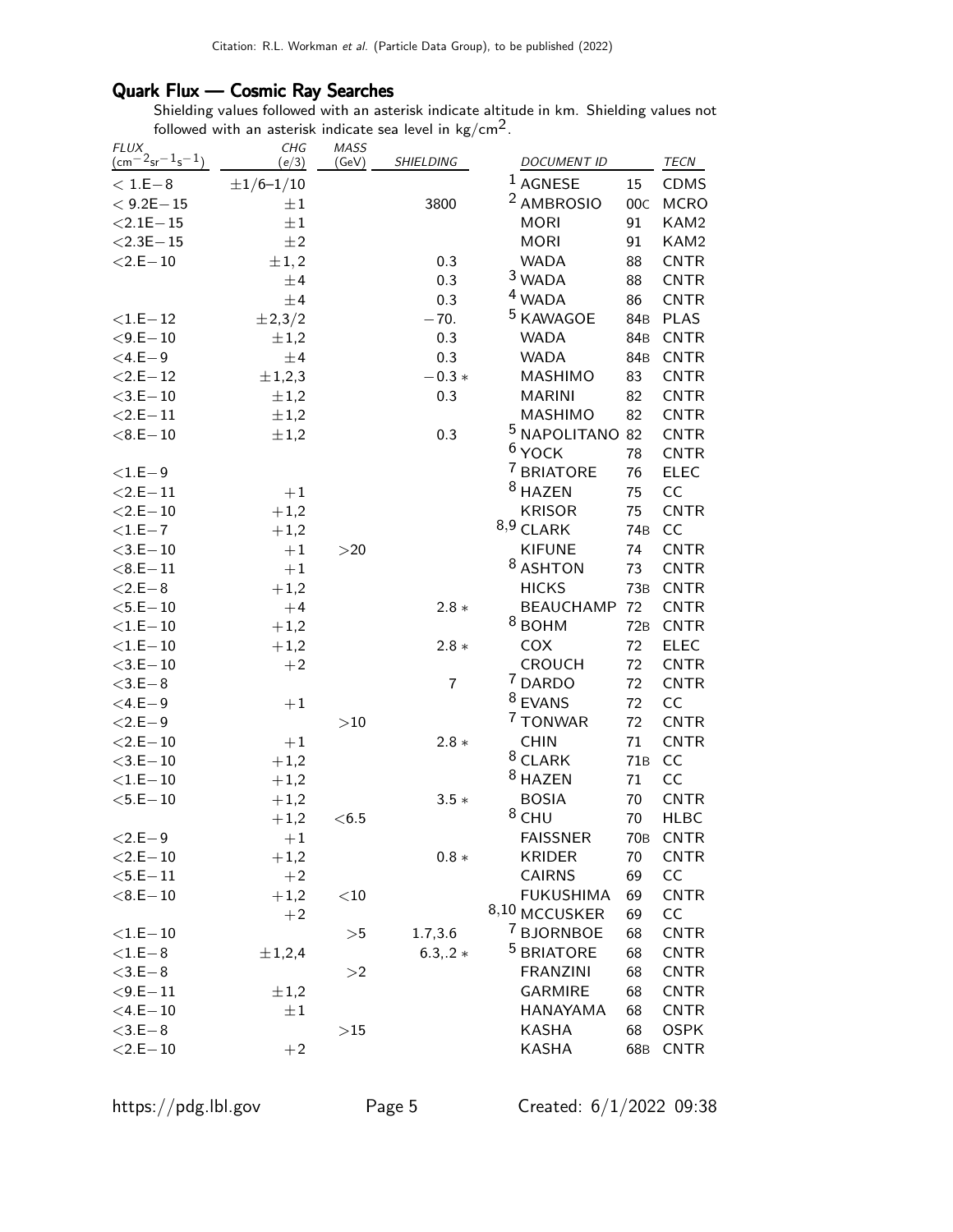| $<$ 2.E $-$ 10 | $+4$   |      |               | KASHA         | 68C             | <b>CNTR</b> |
|----------------|--------|------|---------------|---------------|-----------------|-------------|
| $<$ 2.E $-$ 10 | $+2$   |      | 6             | <b>BARTON</b> | 67              | <b>CNTR</b> |
| $< 2.E - 7$    | $+4$   |      | $0.008.0.5*$  | <b>BUHLER</b> | 67              | <b>CNTR</b> |
| $<$ 5.E $-$ 10 | 1,2    |      | $0.008, 0.5*$ | <b>BUHLER</b> | 67 <sub>B</sub> | <b>CNTR</b> |
| $<$ 4.E $-$ 10 | $+1,2$ |      |               | <b>GOMEZ</b>  | 67              | <b>CNTR</b> |
| $< 2.E-9$      | $+2$   |      |               | <b>KASHA</b>  | 67              | <b>CNTR</b> |
| $<$ 2.E $-$ 10 | $+2$   |      | 220           | <b>BARTON</b> | 66              | <b>CNTR</b> |
| $< 2.E-9$      | $+1,2$ |      | $0.5*$        | <b>BUHLER</b> | 66              | <b>CNTR</b> |
| $< 3.E-9$      | $+1,2$ |      |               | <b>KASHA</b>  | 66              | <b>CNTR</b> |
| $< 2.E-9$      | $+1,2$ |      |               | LAMB          | 66              | <b>CNTR</b> |
| $< 2.E - 8$    | $+1,2$ | >7   | $2.8*$        | <b>DELISE</b> | 65              | <b>CNTR</b> |
| $< 5.E-8$      | $+2$   | >2.5 | $0.5*$        | <b>MASSAM</b> | 65              | <b>CNTR</b> |
| $< 2.E - 8$    | $+1$   |      | $2.5*$        | <b>BOWEN</b>  | 64              | <b>CNTR</b> |
| $< 2.E - 7$    | $+1$   |      | 0.8           | <b>SUNYAR</b> | 64              | <b>CNTR</b> |

 $1$  See AGNESE 15 Fig.6 for limits on vertical density as function of charge extending to  $|{\mathsf q}|/{\mathsf e} < 1/10.$ 

 $^2$  AMBROSIO 00 $\scriptstyle\rm C$  limit is below  $11\times 10^{-15}$  for 0.25  $<\!\!q/\!\!e\!<$  0.5, and is changing rapidly near  $q/e=2/3$ , where it is  $2 \times 10^{-14}$ .

3 Distribution in celestial sphere was described as anisotropic.

 $4$  With telescope axis at zenith angle  $40^\circ$  to the south.

<sup>5</sup> Leptonic quarks.

 $^6$  Lifetime  $> 10^{-8}$  s; charge  $\pm$ 0.70, 0.68, 0.42; and mass  $>$ 4.4, 4.8, and 20 GeV, respectively.

7 Time delayed air shower search.

8 Prompt air shower search.

 $9$  Also  $e/4$  and  $e/6$  charges.

10 No events in subsequent experiments.

## Quark Density — Matter Searches

| QUARKS/<br><b>NUCLEON</b> | CHG<br>(e/3) | MASS<br>(GeV) | MATERIAL/METHOD               | <b>EVTS</b>    | <i>DOCUMENT ID</i>        |                 |
|---------------------------|--------------|---------------|-------------------------------|----------------|---------------------------|-----------------|
| $< 1.17E - 22$            |              |               | silicone oil drops            | $\mathbf 0$    | $1$ LEE                   | 02              |
| $<$ 4.71E $-$ 22          |              |               | silicone oil drops            | 1              | <sup>2</sup> HALYO        | 00              |
| $<$ 4.7E $-$ 21           | $\pm 1,2$    |               | silicone oil drops            | 0              | <b>MAR</b>                | 96              |
| $< 8.E - 22$              | $+2$         |               | Si/infrared photoionization 0 |                | <b>PERERA</b>             | 93              |
| $<$ 5.E $-$ 27            | $\pm 1,2$    |               | sea water/levitation          | 0              | <b>HOMER</b>              | 92              |
| $<$ 4.E $-$ 20            | $\pm 1,2$    |               | meteorites/mag. levitation    | 0              | <b>JONES</b>              | 89              |
| $<$ 1.E $-19$             | $\pm 1,2$    |               | various/spectrometer          | 0              | <b>MILNER</b>             | 87              |
| $<$ 5.E $-$ 22            | $\pm 1,2$    |               | W/levitation                  | 0              | <b>SMITH</b>              | 87              |
| $<$ 3.E $-$ 20            | $+1,2$       |               | org liq/droplet tower         | 0              | VANPOLEN                  | 87              |
| $<$ 6.E $-$ 20            | $-1,2$       |               | org liq/droplet tower         | 0              | VANPOLEN                  | 87              |
| $<$ 3.E $-$ 21            | $\pm 1$      |               | Hg drops-untreated            | 0              | SAVAGE                    | 86              |
| $<$ 3.E $-$ 22            | $\pm 1,2$    |               | levitated niobium             | 0              | <b>SMITH</b>              | 86              |
| $< 2.E - 26$              | $\pm 1,2$    |               | <sup>4</sup> He/levitation    | $\Omega$       | <b>SMITH</b>              | 86 <sub>B</sub> |
| $<$ 2.E $-$ 20            | $>\pm 1$     | $0.2 - 250$   | niobium+tungs/ion             | $\mathbf{0}$   | <b>MILNER</b>             | 85              |
| $<$ 1.E $-$ 21            | $\pm 1$      |               | levitated niobium             | 0              | <b>SMITH</b>              | 85              |
|                           | $+1,2$       | $<$ 100       | niobium/mass spec             | 0              | KUTSCHERA                 | 84              |
| $<$ 5.E $-$ 22            |              |               | levitated steel               | 0              | <b>MARINELLI</b>          | 84              |
| $<$ 9.E $-$ 20            | $\pm$ <13    |               | water/oil drop                | 0              | <b>JOYCE</b>              | 83              |
| $<2.E-21$ >               | $\pm$ 1/2    |               | levitated steel               | 0              | <b>LIEBOWITZ</b>          | 83              |
| $<$ 1.E $-$ 19            | $\pm 1,2$    |               | photo ion spec                | $\overline{0}$ | VANDESTEEG 83             |                 |
| https://pdg.lbl.gov       |              |               | Page 6                        |                | Created: $6/1/2022$ 09:38 |                 |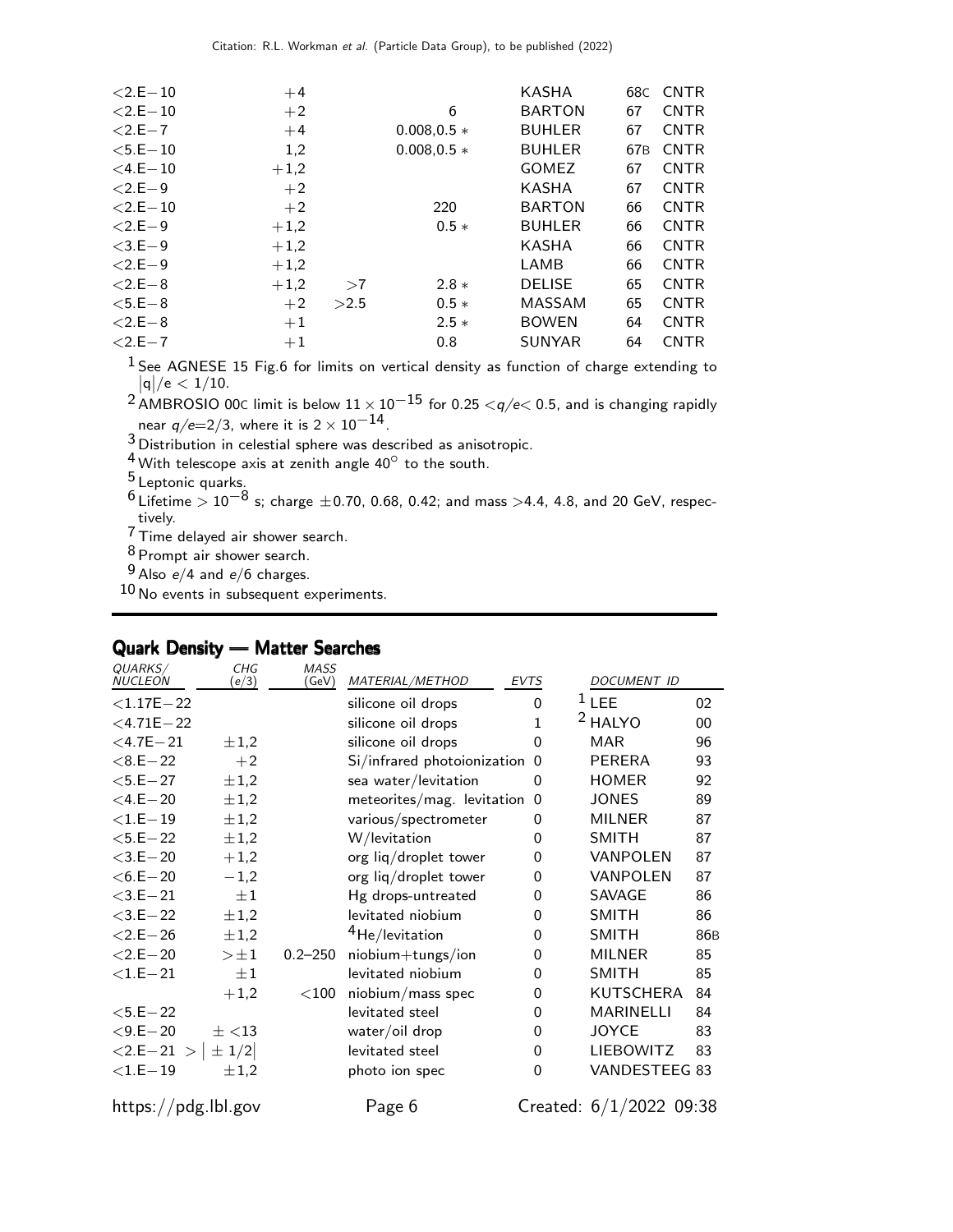| $<$ 2.E $-$ 20 |           |          | mercury/oil drop      | 0              | <sup>3</sup> HODGES  | 81              |
|----------------|-----------|----------|-----------------------|----------------|----------------------|-----------------|
| $1.E - 20$     | $+1$      |          | levitated niobium     | 4              | <sup>4</sup> LARUE   | 81              |
| $1.E - 20$     | $-1$      |          | levitated niobium     | 4              | <sup>4</sup> LARUE   | 81              |
| $<$ 1.E $-$ 21 |           |          | levitated steel       | $\mathbf 0$    | <b>MARINELLI</b>     | 80 <sub>B</sub> |
| $<$ 6.E $-$ 16 |           |          | helium/mass spec      | $\mathbf 0$    | <b>BOYD</b>          | 79              |
| $1.E - 20$     | $+1$      |          | levitated niobium     | $\overline{2}$ | <sup>4</sup> LARUE   | 79              |
| $<$ 4.E $-$ 28 |           |          | $earth+/ion beam$     | $\overline{0}$ | OGOROD               | 79              |
| $<$ 5.E $-15$  | $+1$      |          | tungs./mass spec      | $\mathbf 0$    | <b>BOYD</b>          | 78              |
| $<$ 5.E $-16$  | $+3$      | ${<}1.7$ | hydrogen/mass spec    | 0              | <b>BOYD</b>          | <b>78B</b>      |
| $<$ 1.E $-$ 21 | ±2,4      |          | water/ion beam        | $\overline{0}$ | LUND                 | 78              |
| $<$ 6.E $-15$  | >1/2      |          | levitated tungsten    | $\overline{0}$ | <b>PUTT</b>          | 78              |
| $<$ 1.E $-$ 22 |           |          | metals/mass spec      | $\overline{0}$ | <b>SCHIFFER</b>      | 78              |
| $<$ 5.E $-15$  |           |          | levitated tungsten ox | $\mathbf 0$    | <b>BLAND</b>         | 77              |
| $<$ 3.E $-$ 21 |           |          | levitated iron        | $\mathbf 0$    | <b>GALLINARO</b>     | 77              |
| $2.E - 21$     | $-1$      |          | levitated niobium     | 1              | <sup>4</sup> LARUE   | 77              |
| $4.E - 21$     | $+1$      |          | levitated niobium     | $\overline{2}$ | <sup>4</sup> LARUE   | 77              |
| $<$ 1.E $-$ 13 | $+3$      | ${<}7.7$ | hydrogen/mass spec    | 0              | <b>MULLER</b>        | 77              |
| $<$ 5.E $-$ 27 |           |          | water $+/$ ion beam   | 0              | OGOROD               | 77              |
| $<$ 1.E $-$ 21 |           |          | $lunar+/ion spec$     | 0              | <b>STEVENS</b>       | 76              |
| $<$ 1.E $-$ 15 | $+1$      | $60$     | $oxygen+/ion spec$    | 0              | <b>ELBERT</b>        | 70              |
| $<$ 5.E $-19$  |           |          | levitated graphite    | 0              | <b>MORPURGO</b>      | 70              |
| $<$ 5.E $-$ 23 |           |          | water $+/$ atom beam  | 0              | <b>COOK</b>          | 69              |
| $<$ 1.E $-$ 17 | $\pm 1,2$ |          | levitated graphite    | 0              | <b>BRAGINSK</b>      | 68              |
| $<$ 1.E $-$ 17 |           |          | water $+/uv$ spec     | 0              | <b>RANK</b>          | 68              |
| $<$ 3.E $-19$  | $\pm 1$   |          | levitated iron        | 0              | <b>STOVER</b>        | 67              |
| $<$ 1.E $-$ 10 |           |          | $sun/uv$ spec         | 0              | <sup>5</sup> BENNETT | 66              |
| $<$ 1.E $-$ 17 | $+1,2$    |          | meteorites+/ion beam  | 0              | <b>CHUPKA</b>        | 66              |
| $<$ 1.E $-$ 16 | $\pm 1$   |          | levitated graphite    | 0              | <b>GALLINARO</b>     | 66              |
| $<$ 1.E $-$ 22 |           |          | argon/electrometer    | 0              | <b>HILLAS</b>        | 59              |
|                | $-2$      |          | levitated oil         | $\overline{0}$ | MILLIKAN             | 10              |

 $^{\text{1}}$ 95% CL limit for fractional charge particles with 0.18 $e \leq |\mathsf{Q}_{residual}| \leq$  0.82e in total of 70.1 mg of silicone oil.

<sup>2</sup> 95% CL limit for particles with fractional charge  $|Q_{residual}| > 0.16$ e in total of 17.4 mg<br>of silicone oil.<br><sup>3</sup> Also set limits for  $Q = \pm e/6$ .

 $<sup>4</sup>$  Note that in PHILLIPS 88 these authors report a subtle magnetic effect which could</sup> account for the apparent fractional charges.

5 Limit inferred by JONES 77B.

## REFERENCES FOR Free Quark Searches

| AGNESE          | 15              | PRL 114 111302 | R. Agnese <i>et al.</i> | (CDMS Collab.)           |
|-----------------|-----------------|----------------|-------------------------|--------------------------|
| CHATRCHYAN 13AR |                 | PR D87 092008  | S. Chatrchyan et al.    | (CMS Collab.)            |
| LEE             | 02              | PR D66 012002  | I.T. Lee <i>et al.</i>  |                          |
| AMBROSIO        | 00C             | PR D62 052003  | M. Ambrosio et al.      | (MACRO Collab.)          |
| HALYO           | 00              | PRL 84 2576    | V. Halyo et al.         |                          |
| ABREU           | 97 <sub>D</sub> | PL B396 315    | P. Abreu et al.         | (DELPHI Collab.)         |
| <b>HUENTRUP</b> | 96              | PR C53 358     | G. Huentrup et al.      | (SIEG)                   |
| MAR             | 96              | PR D53 6017    | N.M. Mar et al.         | (SLAC, SCHAF, LANL, UCI) |
| AKERS           | 95 <sub>R</sub> | ZPHY C67 203   | R. Akers et al.         | (OPAL Collab.)           |
| <b>BUSKULIC</b> | 93C             | PL B303 198    | D. Buskulic et al.      | (ALEPH Collab.)          |
| <b>CECCHINI</b> | 93              | ASP 1 369      | S. Cecchini et al.      |                          |
| PERERA          | 93              | PRL 70 1053    | A.G.U. Perera et al.    | (PITT)                   |
| ABE             | 92 <sub>1</sub> | PR D46 1889    | F. Abe et al.           | (CDF Collab.)            |
| <b>GHOSH</b>    | 92              | NC 105A 99     | D. Ghosh et al.         | (JADA, BANGB)            |
| <b>HOMER</b>    | 92              | ZPHY C55 549   | G.J. Homer et al.       | (RAL, SHMP, LOQM)        |
|                 |                 |                |                         |                          |

https://pdg.lbl.gov Page 7 Created: 6/1/2022 09:38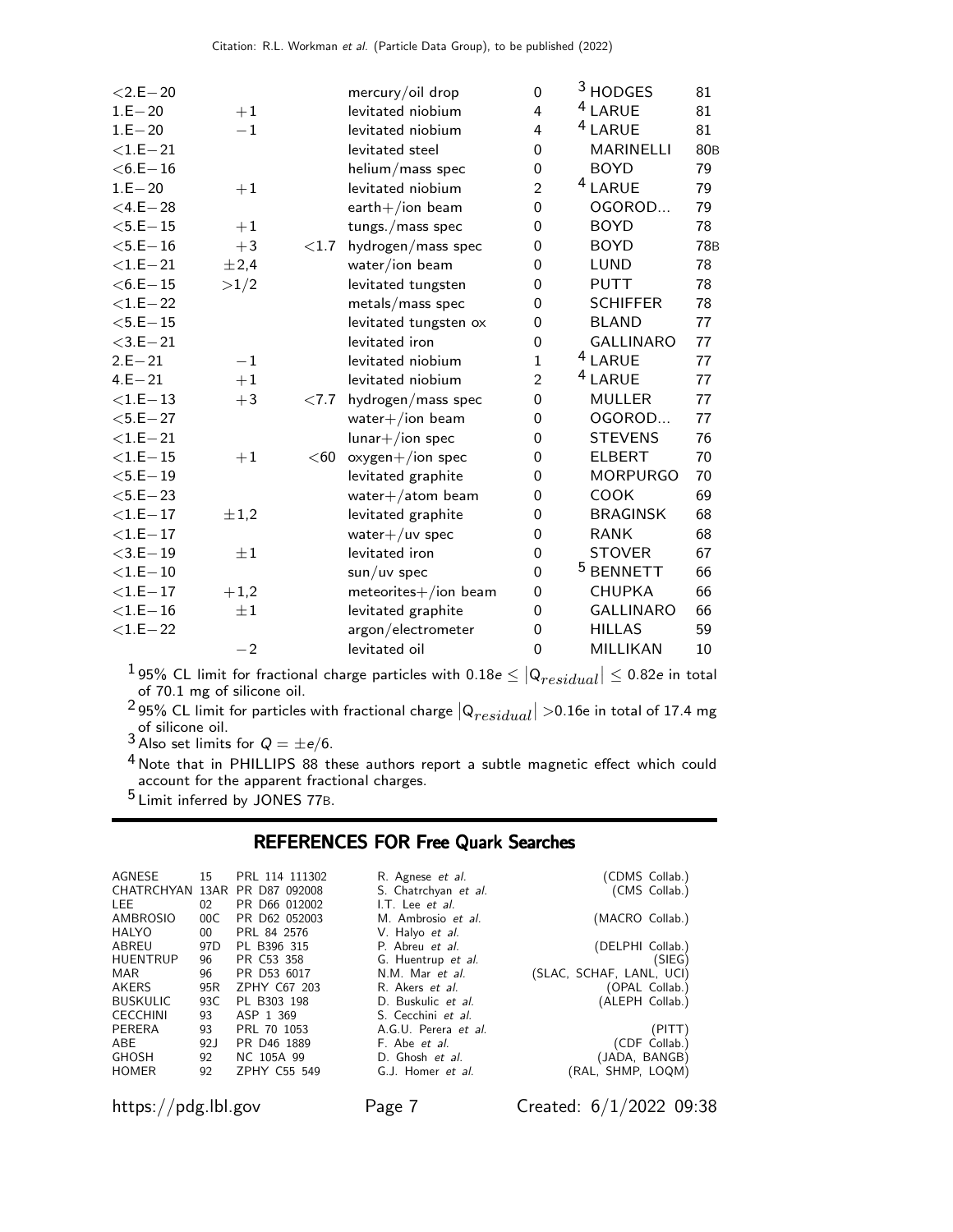| <b>BASILE</b>    | 91              | NC 104A 405                   | M. Basile <i>et al.</i>                                 | $(BGNA, INFN, CERN, PLRM+)$ |
|------------------|-----------------|-------------------------------|---------------------------------------------------------|-----------------------------|
| HE               | 91              | PR C44 1672                   | Y.B. He, P.B. Price                                     | (UCB)                       |
| MATIS            | 91              | NP A525 513                   | H.S. Matis et al.                                       | (LBL, SFSU, UCI+)           |
| <b>MORI</b>      | 91              | PR D43 2843                   | M. Mori et al.                                          | (Kamiokande II Collab.)     |
| ADACHI           | 90C             | PL B244 352                   | I. Adachi <i>et al.</i>                                 | (TOPAZ Collab.)             |
| <b>BOWCOCK</b>   | 89B             | PR D40 263                    | T.J.V. Bowcock et al.                                   | (CLEO Collab.)              |
| CALLOWAY         | 89              | PL B232 549                   | D. Calloway et al.                                      | $(SFSU, UCI, LBL+)$         |
| JONES            | 89              | ZPHY C43 349                  | W.G. Jones et al.                                       | (LOIC, RAL)                 |
| MATIS            | 89              | PR D39 1851                   | H.S. Matis et al.                                       | $(EBL, SFSU, UCl+)$         |
| NAKAMURA         | 89              | PR D39 1261                   | T.T. Nakamura et al.                                    | (KYOT, TMTC)                |
| ALLASIA          | 88              | PR D37 219                    | D. Allasia et al.                                       | (WA25 Collab.)              |
| HOFFMANN         | 88              | PL B200 583                   | A. Hofmann et al.                                       | (SIEG, USF)                 |
| <b>PHILLIPS</b>  | 88              | NIM A264 125                  | J.D. Phillips, W.M. Fairbank, J. Navarro                |                             |
| <b>WADA</b>      | 88              | NC 11C 229                    |                                                         | (STAN)                      |
| <b>GERBIER</b>   |                 |                               | T. Wada, Y. Yamashita, I. Yamamoto<br>G. Gerbier et al. | (OKAY)<br>(UCB, CERN)       |
|                  | 87              | PRL 59 2535<br>ZPHY C36 363   |                                                         |                             |
| LYONS            | 87              |                               | L. Lyons et al.                                         | (OXF, RAL, LOIC)            |
| MILNER           | 87              | PR D36 37                     | R.E. Milner et al.                                      | (CIT)                       |
| SHAW             | 87              | PR D36 3533                   | G.L. Shaw et al.                                        | (UCI, LBL, LANL, SFSU)      |
| SMITH            | 87              | PL B197 447                   | P.F. Smith et al.                                       | (RAL, LOIC)                 |
| VANPOLEN         | 87              | PR D36 1983                   | J. van Polen, R.T. Hagstrom, G. Hirsch                  | $(ANL+)$                    |
| ABACHI           | 86C             | PR D33 2733                   | S. Abachi et al.                                        | (UCLA, LBL, UCD)            |
| SAVAGE           | 86              | PL 167B 481                   | M.L. Savage et al.                                      | (SFSU)                      |
| SMITH            | 86              | PL B171 129                   | P.F. Smith et al.                                       | (RAL, LOIC)                 |
| SMITH            | 86 <sub>B</sub> | PL B181 407                   | P.F. Smith et al.                                       | (RAL, LOIC)                 |
| WADA             | 86              | NC 9C 358                     | T. Wada                                                 | (OKAY)                      |
| ALBRECHT         | 85G             | PL 156B 134                   | H. Albrecht et al.                                      | (ARGUS Collab.)             |
| BANNER           | 85              | PL 156B 129                   | M. Banner et al.                                        | (UA2 Collab.)               |
| MILNER           | 85              | PRL 54 1472                   | R.E. Milner et al.                                      | (CIT)                       |
| SMITH            | 85              | PL 153B 188                   | P.F. Smith et al.                                       | (RAL, LOIC)                 |
| AIHARA           | 84              | PRL 52 168                    | H. Aihara et al.                                        | (TPC Collab.)               |
| AIHARA           | 84B             | PRL 52 2332                   | H. Aihara et al.                                        | (TPC Collab.)               |
| <b>BARWICK</b>   | 84              | PR D30 691                    | S.W. Barwick, J.A. Musser, J.D. Stevenson               | (UCB)                       |
| <b>BERGSMA</b>   | 84B             | ZPHY C24 217                  | F. Bergsma et al.                                       | (CHARM Collab.)             |
| <b>BONDAR</b>    | 84              | JETPL 40 1265                 | A.E. Bondar et al.                                      | (NOVO)                      |
|                  |                 | Translated from ZETFP 40 440. |                                                         |                             |
| GURYN            | 84              | PL 139B 313                   | W. Guryn et al.                                         | (FRAS, LBL, NWES, STAN+)    |
| KAWAGOE          | 84B             | LNC 41 604                    | K. Kawagoe <i>et al.</i>                                | (TOKY)                      |
| KUTSCHERA        | 84              | PR D29 791                    | W. Kutschera et al.                                     | (ANL, FNAL)                 |
| MARINELLI        | 84              | PL 137B 439                   | M. Marinelli, G. Morpurgo                               | (GENO)                      |
| WADA             | 84B             | LNC 40 329                    | T. Wada, Y. Yamashita, I. Yamamoto                      | (OKAY)                      |
| <b>AUBERT</b>    | 83C             | PL 133B 461                   | J.J. Aubert <i>et al.</i>                               | (EMC Collab.)               |
| BANNER           | 83              | PL 121B 187                   | M. Banner <i>et al</i> .                                | (UA2 Collab.)               |
| JOYCE            | 83              | PRL 51 731                    | D.C. Joyce et al.                                       | (SFSU)                      |
| <b>LIEBOWITZ</b> | 83              | PRL 50 1640                   | D. Liebowitz, M. Binder, K.O.H. Ziock                   | (UVA)                       |
| LINDGREN         | 83              | PRL 51 1621                   | M.A. Lindgren et al.                                    | (SFSU, UCR, UCI+)           |
| MASHIMO          | 83              | PL 128B 327                   | T. Mashimo et al.                                       | (ICEPP)                     |
| PRICE            | 83              | PRL 50 566                    | P.B. Price et al.                                       | (UCB)                       |
| VANDESTEEG 83    |                 | PRL 50 1234                   | M.J.H. van de Steeg, H.W.H.M. Jongbloets, P. Wyder      |                             |
| <b>MARINI</b>    | 82              | PR D26 1777                   | A. Marini et al.                                        | $(FRAS, LBL, NWES, STAN+)$  |
| MARINI           | 82B             | PRL 48 1649                   | A. Marini <i>et al.</i>                                 | $(FRAS, LBL, NWES, STAN+)$  |
| MASHIMO          | 82              | JPSJ 51 3067                  | T. Mashimo, K. Kawagoe, M. Koshiba                      | (INUS)                      |
| NAPOLITANO       | 82              | PR D25 2837                   | J. Napolitano <i>et al.</i>                             | $(STAN, FRAS, LBL+)$        |
| <b>ROSS</b>      | 82              | PL 118B 199                   | M.C. Ross <i>et al.</i>                                 | (FRAS, LBL, NWES, STAN+)    |
| <b>HODGES</b>    | 81              | PRL 47 1651                   | C.L. Hodges <i>et al.</i>                               | (UCR, SFSU)                 |
| LARUE            | 81              | PRL 46 967                    | G.S. Larue, J.D. Phillips, W.M. Fairbank                | (STAN)                      |
| WEISS            | 81              | PL 101B 439                   | J.M. Weiss <i>et al.</i>                                | (SLAC, LBL, UCB)            |
| BARTEL           | 80              | ZPHY C6 295                   | W. Bartel et al.                                        | (JADE Collab.)              |
| <b>BASILE</b>    | 80              | LNC 29 251                    | M. Basile et al.                                        | $(BGNA, CERN, FRAS, ROMA+)$ |
| <b>BUSSIERE</b>  | 80              | NP B174 1                     | A. Bussiere <i>et al.</i>                               | (BGNA, SACL, LAPP)          |
| MARINELLI        | 80B             | PL 94B 433                    | M. Marinelli, G. Morpurgo                               | (GENO)                      |
| Also             |                 | PL 94B 427                    | M. Marinelli, G. Morpurgo                               | (GENO)                      |
| <b>BOYD</b>      | 79              | PRL 43 1288                   | R.N. Boyd <i>et al.</i>                                 | (OSU)                       |
| <b>BOZZOLI</b>   | 79              | NP B159 363                   | W. Bozzoli et al.                                       | $(BGNA, LAPP, SACL+)$       |
| LARUE            | 79              | PRL 42 142                    | G.S. Larue, W.M. Fairbank, J.D. Phillips                | (STAN)                      |
| Also             |                 | PRL 42 1019                   | G.S. Larue, W.M. Fairbank, J.D. Phillips                |                             |
| OGOROD           | 79              | JETP 49 953                   | D.D. Ogorodnikov, I.M. Samoilov, A.M. Solntsev          |                             |
|                  |                 | Translated from ZETF 76 1881. |                                                         |                             |
| STEVENSON        | 79              | PR D20 82                     | M.L. Stevenson                                          | (LBL)                       |
| BASILE           | 78              | NC 45A 171                    | M. Basile <i>et al.</i>                                 | (CERN, BGNA)                |
| BASILE           | 78B             | NC 45A 281                    | M. Basile <i>et al.</i>                                 | (CERN, BGNA)                |
| <b>BOYD</b>      | 78              | PRL 40 216                    | R.N. Boyd <i>et al.</i>                                 | (ROCH)                      |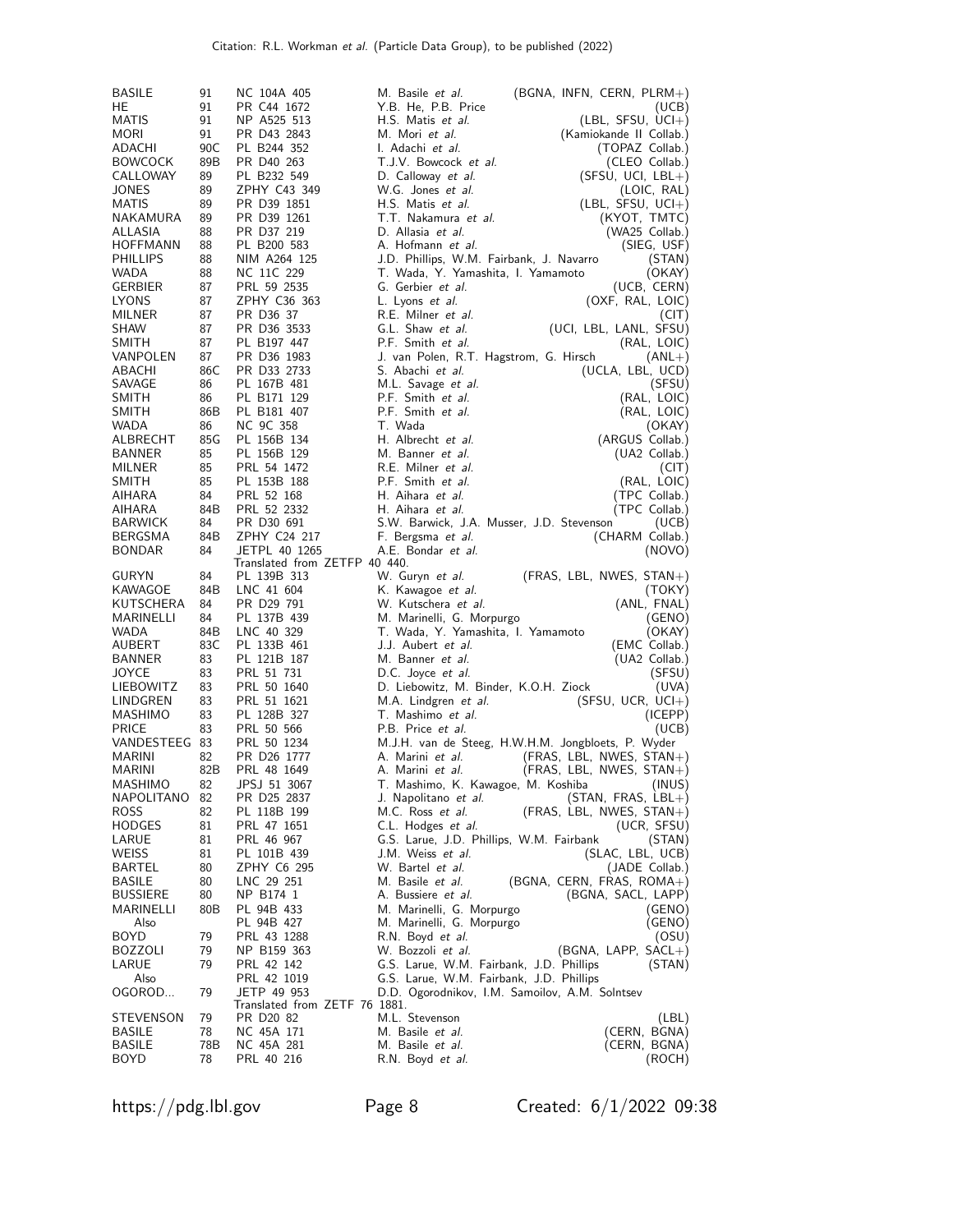| <b>BOYD</b>      | 78B | PL 72B 484                    | R.N. Boyd <i>et al.</i><br>(ROCH)                  |  |
|------------------|-----|-------------------------------|----------------------------------------------------|--|
| LUND             | 78  | RA 25 75                      | T. Lund, R. Brandt, Y. Fares<br>(MARB)             |  |
| PUTT             | 78  | PR D17 1466                   | G.D. Putt, P.C.M. Yock<br>(AUCK)                   |  |
|                  |     |                               |                                                    |  |
| <b>SCHIFFER</b>  | 78  | PR D17 2241                   | J.P. Schiffer et al.<br>(CHIC, ANL)                |  |
| YOCK             | 78  | PR D18 641                    | P.C.M. Yock<br>(AUCK)                              |  |
| ANTREASYAN 77    |     | PRL 39 513                    | (EFI, PRIN)<br>D. Antreasyan et al.                |  |
|                  |     |                               |                                                    |  |
| <b>BASILE</b>    | 77  | NC 40A 41                     | M. Basile et al.<br>(CERN, BGNA)                   |  |
| BLAND            | 77  | PRL 39 369                    | R.W. Bland et al.<br>(SFSU)                        |  |
| GALLINARO        | 77  | PRL 38 1255                   | G. Gallinaro, M. Marinelli, G. Morpurgo<br>(GENO)  |  |
|                  |     |                               |                                                    |  |
| JONES            | 77B | RMP 49 717                    | L.W. Jones                                         |  |
| LARUE            | 77  | PRL 38 1011                   | G.S. Larue, W.M. Fairbank, A.F. Hebard<br>(STAN)   |  |
| MULLER           | 77  | SCI 196 521                   | R.A. Muller et al.<br>(LBL)                        |  |
|                  |     |                               |                                                    |  |
| OGOROD           | 77  | JETP 45 857                   | D.D. Ogorodnikov, I.M. Samoilov, A.M. Solntsev     |  |
|                  |     | Translated from ZETF 72 1633. |                                                    |  |
| <b>BALDIN</b>    | 76  | SJNP 22 264                   | B.Y. Baldin et al.<br>(JINR)                       |  |
|                  |     | Translated from YAF 22 512.   |                                                    |  |
| <b>BRIATORE</b>  | 76  | NC 31A 553                    | L. Briatore et al.<br>(LCGT, FRAS, FREIB)          |  |
| <b>STEVENS</b>   | 76  | PR D14 716                    | C.M. Stevens, J.P. Schiffer, W. Chupka<br>(ANL)    |  |
|                  |     |                               |                                                    |  |
| ALBROW           | 75  | NP B97 189                    | M.G. Albrow et al.<br>(CERN, DARE, $FOM+$ )        |  |
| FABJAN           | 75  | NP B101 349                   | C.W. Fabjan et al.<br>(CERN, MPIM)                 |  |
| HAZEN            | 75  | NP B95 189                    | W.E. Hazen et al.<br>(MICH, LEED)                  |  |
|                  |     |                               |                                                    |  |
| JOVANOV          | 75  | PL 56B 105                    | J.V. Jovanovich et al.<br>$(MANI, AACH, CERN+)$    |  |
| <b>KRISOR</b>    | 75  | NC 27A 132                    | K. Krisor<br>(AACH3)                               |  |
| <b>CLARK</b>     | 74B | PR D10 2721                   | A.F. Clark et al.<br>(LLL)                         |  |
|                  |     |                               |                                                    |  |
| GALIK            | 74  | PR D9 1856                    | R.S. Galik et al.<br>(SLAC, FNAL)                  |  |
| KIFUNE           | 74  | JPSJ 36 629                   | T. Kifune et al.<br>(TOKY, KEK)                    |  |
| NASH             | 74  | PRL 32 858                    | T. Nash et al.<br>(FNAL, CORN, NYU)                |  |
|                  |     |                               | B. Alper et al.                                    |  |
| ALPER            | 73  | PL 46B 265                    | $(CERN, LIVP, LUND, BOHR+)$                        |  |
| <b>ASHTON</b>    | 73  | JP A6 577                     | F. Ashton et al.<br>(DURH)                         |  |
| <b>HICKS</b>     | 73B | NC 14A 65                     | R.B. Hicks, R.W. Flint, S. Standil<br>(MANI)       |  |
|                  | 73  | PRL 31 1226                   |                                                    |  |
| LEIPUNER         |     |                               | (BNL, YALE)<br>L.B. Leipuner et al.                |  |
| <b>BEAUCHAMP</b> | 72  | PR D6 1211                    | W.T. Beauchamp et al.<br>(ARIZ)                    |  |
| <b>BOHM</b>      | 72B | PRL 28 326                    | A. Bohm et al.<br>(AACH)                           |  |
| <b>BOTT</b>      | 72  | PL 40B 693                    | M. Bott-Bodenhausen et al.<br>(CERN, MPIM)         |  |
|                  |     |                               |                                                    |  |
| COX.             | 72  | PR D6 1203                    | A.J. Cox et al.<br>(ARIZ)                          |  |
| <b>CROUCH</b>    | 72  | PR D5 2667                    | M.F. Crouch, K. Mori, G.R. Smith<br>(CASE)         |  |
| DARDO            | 72  | NC 9A 319                     | M. Dardo et al.<br>(TORI)                          |  |
| EVANS            | 72  | PRSE A70 143                  | G.R. Evans et al.<br>(EDIN, LEED)                  |  |
|                  |     |                               |                                                    |  |
| <b>TONWAR</b>    | 72  | JP A5 569                     | S.C. Tonwar, S. Naranan, B.V. Sreekantan<br>(TATA) |  |
| ANTIPOV          | 71  | NP B29 374                    | Y.M. Antipov et al.<br>(SERP)                      |  |
| <b>CHIN</b>      | 71  | NC 2A 419                     | S. Chin et al.<br>(OSAK)                           |  |
|                  |     |                               |                                                    |  |
| <b>CLARK</b>     | 71B | PRL 27 51                     | A.F. Clark et al.<br>(LLL, LBL)                    |  |
| HAZEN            | 71  | PRL 26 582                    | W.E. Hazen<br>(MICH)                               |  |
| <b>BOSIA</b>     | 70  | NC 66A 167                    | G.F. Bosia, L. Briatore<br>(TORI)                  |  |
| CHU              | 70  | PRL 24 917                    | (OSU, ROSE, KANS)<br>W.T. Chu et al.               |  |
|                  |     |                               |                                                    |  |
| Also             |     | PRL 25 550                    | W.W.M. Allison et al.<br>(ANL)                     |  |
| <b>ELBERT</b>    | 70  | NP B20 217                    | J.W. Elbert et al.<br>(WISC)                       |  |
| <b>FAISSNER</b>  | 70B | PRL 24 1357                   | H. Faissner et al.<br>(AACH3)                      |  |
| <b>KRIDER</b>    | 70  | PR D1 835                     | E.P. Krider, T. Bowen, R.M. Kalbach<br>(ARIZ)      |  |
|                  |     |                               |                                                    |  |
| <b>MORPURGO</b>  | 70  | NIM 79 95                     | (GENO)<br>G. Morpurgo, G. Gallinaro, G. Palmieri   |  |
| ALLABY           | 69B | NC 64A 75                     | (CERN)<br>J.V. Allaby <i>et al.</i>                |  |
| <b>ANTIPOV</b>   | 69  | PL 29B 245                    | (SERP)<br>Y.M. Antipov et al.                      |  |
| ANTIPOV          | 69B | PL 30B 576                    | Y.M. Antipov et al.<br>(SERP)                      |  |
|                  |     |                               |                                                    |  |
| <b>CAIRNS</b>    | 69  | PR 186 1394                   | I. Cairns et al.<br>(SYDN)                         |  |
| <b>COOK</b>      | 69  | PR 188 2092                   | D.D. Cook et al.<br>(ILL)                          |  |
| FUKUSHIMA        | 69  | PR 178 2058                   | Y. Fukushima et al.<br>(TOKY)                      |  |
| <b>MCCUSKER</b>  | 69  | PRL 23 658                    | C.B.A. McCusker, I. Cairns<br>(SYDN)               |  |
|                  |     |                               |                                                    |  |
| BELLAMY          | 68  | PR 166 1391                   | E.H. Bellamy et al.<br>(STAN, SLAC)                |  |
| <b>BJORNBOE</b>  | 68  | NC B53 241                    | J. Bjornboe et al.<br>(BOHR, TATA, BERN+)          |  |
| <b>BRAGINSK</b>  | 68  | JETP 27 51                    | V.B. Braginsky et al.<br>(MOSU)                    |  |
|                  |     | Translated from ZETF 54 91.   |                                                    |  |
| <b>BRIATORE</b>  | 68  |                               | L. Briatore et al.<br>(TORI, CERN, BGNA)           |  |
|                  |     | NC 57A 850                    |                                                    |  |
| FRANZINI         | 68  | PRL 21 1013                   | P. Franzini, S. Shulman<br>(COLU)                  |  |
| <b>GARMIRE</b>   | 68  | PR 166 1280                   | G. Garmire, C. Leong, V. Sreekantan<br>(MIT)       |  |
| HANAYAMA         | 68  | CJP 46 S734                   | Y. Hanayama et al.<br>(OSAK)                       |  |
|                  |     |                               |                                                    |  |
| KASHA            | 68  | PR 172 1297                   | H. Kasha, R.J. Stefanski<br>(BNL, YALE)            |  |
| KASHA            | 68B | PRL 20 217                    | H. Kasha et al.<br>(BNL, YALE)                     |  |
| KASHA            | 68C | CJP 46 S730                   | H. Kasha et al.<br>(BNL, YALE)                     |  |
| RANK             | 68  | PR 176 1635                   | D. Rank<br>(MICH)                                  |  |
|                  |     |                               |                                                    |  |
| BARTON           | 67  | PRSL 90 87                    | J.C. Barton<br>(NPOL)                              |  |
| <b>BATHOW</b>    | 67  | PL 25B 163                    | (DESY)<br>G. Bathow et al.                         |  |